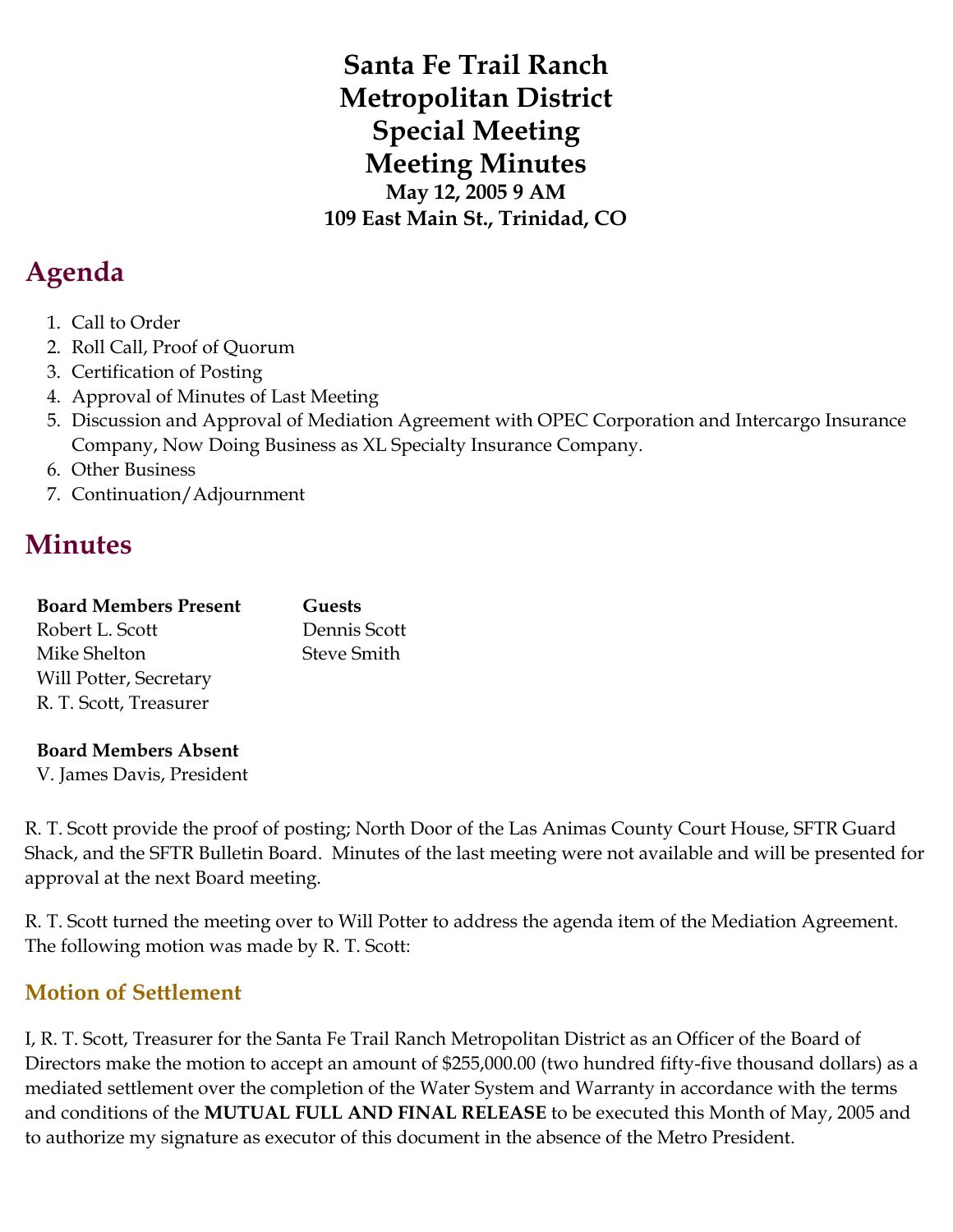The following are points in support of this MOTION:

- 1. The Contractor, OPEC, is insolvent, and
- 2. The Surety is the only means of financial support for the completion of the System, and
- 3. The Surety limits of liability are \$875,000, and
- 4. The Surety intends to file an Offer of Judgment increasing settlement risks to the Metro, and
- 5. The lawsuit against OPEC/Surety is limited in value to only the amount expended ( \$373,000.00) to complete the System, and
- 6. Depositions in support of the continuation of the lawsuit may total \$13,000, and
- 7. Attorney fees can exceed \$100.000, and
- 8. The presiding Judge has limited Civil suit experience, and
- 9. The earliest the trial would commence would be July, 2006, and
- 10. The Jury pool may not provide jurors sympathetic to the Metro's position, and
- 11. Any appeals process would lengthen the time for settlement and increase the risk and cost to the Metro, and
- 12. Interest expenses from May, 2005 to July 2006 is \$25,000.

The direct cost to the Metro to continue with its legal position would be a minimum of \$113,000 with a maximum judgment ruling in favor of the Metro of \$373,000. The maximum gain thus is \$260,000. The potential the jury ruling would be 100% in the Metro's favor is very weak based upon documents the Metro created during the construction phase with OPEC. Any jury ruling of less than \$255,000 would require the Metro to compensate the Surety for it's legal expenses for the difference. The above MOTION is the optimum choice for the Metro and will provide it the opportunity to retire is Completion Loan early and reduce interest expenses of \$25,000 over the minimum period of continuation.

Robert L. Scott seconded the Motion. The elements as listed in the Motion were reviewed with expanded discussion on the "Offer of Judgment" portion. This element was one factor in the decision of acceptance as recent legislation instituted a ruling that if a mediation settlement was not reached and one party issued an "Offer of Judgment" and the suit went to trial legal fees would pass to the other party if the ruling was less than the offer that was last made. Will Potter brought the Motion to vote. The vote carried with all voting in favor of the acceptance.

Will Potter turned the meeting back over to R. T. Scott for the continuation of the Agenda. Robert L. Scott confirmed the total number of installations to be 33 with ones that were submitted the day of the meeting. Will Potter offered his appreciation to those who had brought the Water System Completion project to closure. Robert L. Scott made the motion to adjourn the meeting and the motion was seconded by Mike Shelton.

Meeting was adjourned.

Minutes submitted for review and approval at the next Board meeting by R. T. Scott, Treasurer, May 12, 2005.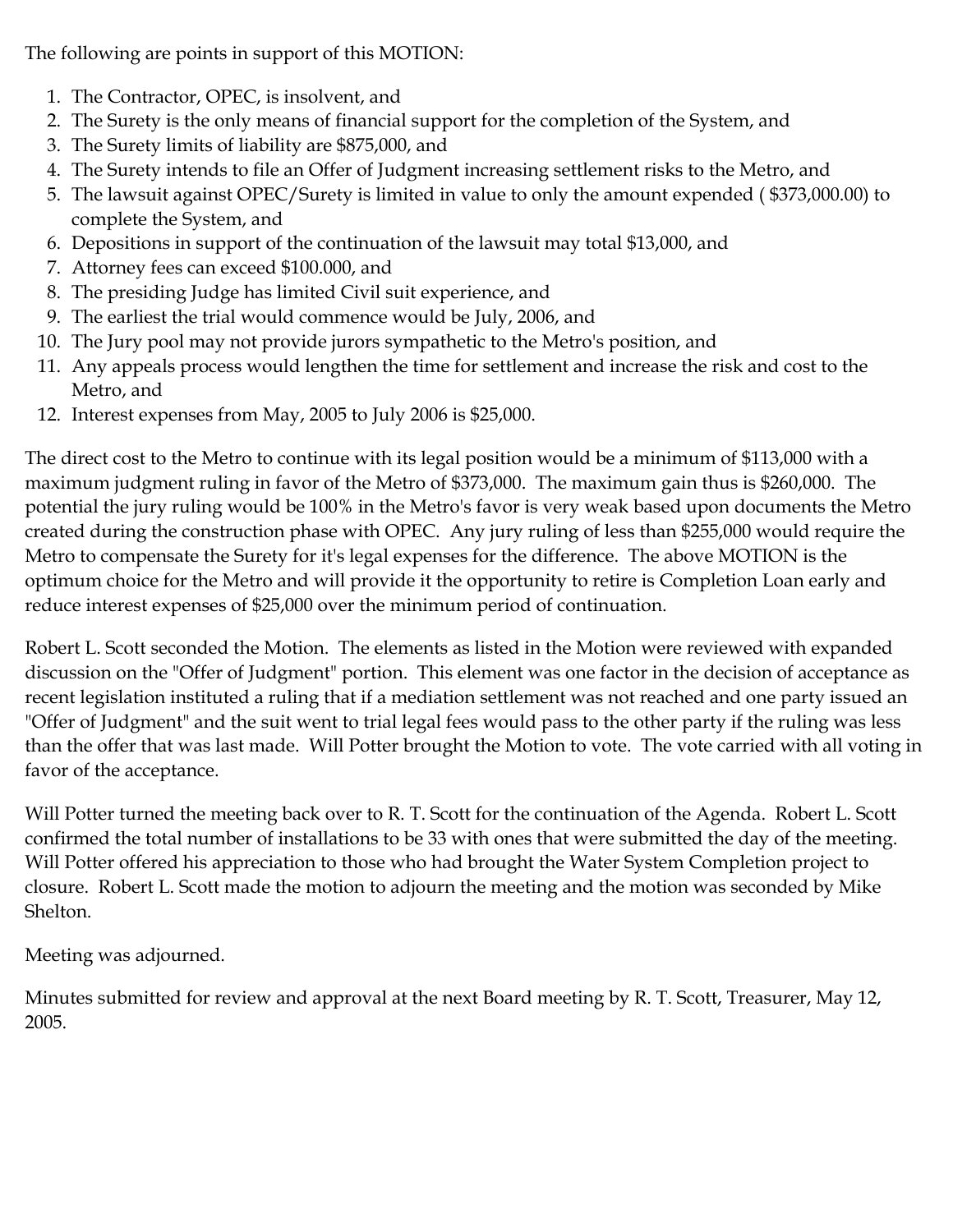# **Santa Fe Trail Ranch Metropolitan District Board of Directors Meeting August 19, 2005 9 AM 109 East Main St., Trinidad, CO**

Board Members: Jim Davis, Bob T. Scott, Bob L. Scott, Mike Shelton, and Will Potter

# 1. CALL TO ORDER

Jim Davis called the meeting to order on Friday August 19, 2005 at 9:40am at 109 West Main Street, Trinidad, CO 81082.

### 2. ROLL CALL & QUORUM DETERMINATION

Board members present: Jim Davis, Bob T. Scott, Bob L. Scott and Mike Shelton. Board members absent: Will Potter. With 4 board members present, a quorum was established. Guests present: Donna Scott. Also present: Gail Thomas from Century Financial Group.

### 3. DISCLOSURE OF POTENTIAL CONFLICTS OF INTERESTS

This refers to any transactions with the District that may be considered by the board members as a possible conflict of interest.

# **There are no conflicts of interest at this time.**

# 4. APPROVAL OF MINUTES FROM LAST MEETING

Bob T. Scott moved to approve the minutes from the May 2005 meeting with correction to the meeting place address. Mike Shelton seconded. All were in favor. Motion passes.

### 5. FINANCIAL REVIEW

Bob T. Scott reviewed the current financials with the Board. He noted that the International Bank loan had been paid off completely. Bob also asked that a formal motion be made for the record adopting the 2005 budget, as notes for the December 2004 were lost. Bob T. Scott moved to adopt the 2005 budget. Mike Shelton seconded. All were in favor. Motion passes.

Bob T. Scott reviewed the current budget line items and expected operating expenses in the future. There are expected increases in system sanitation and testing, system maintenance and repairs, and accounting and administration fees. It is estimated it will cost approximately \$58,000 per year to operate the Metro District. Currently with plant investment fees and water sales, the District would operate at a deficit. The recommendation of the Board, at this time, based on future analysis of income, expenses and operation, is NOT to rebate any funds back to the subscribers.

# 6. ACCOUNTS RECEIVABLE UPDATE

Bob T. Scott noted that he would be working with the County Assessors office in October to attach property tax liens to those accounts seriously in arrears. These accounts have been notified that this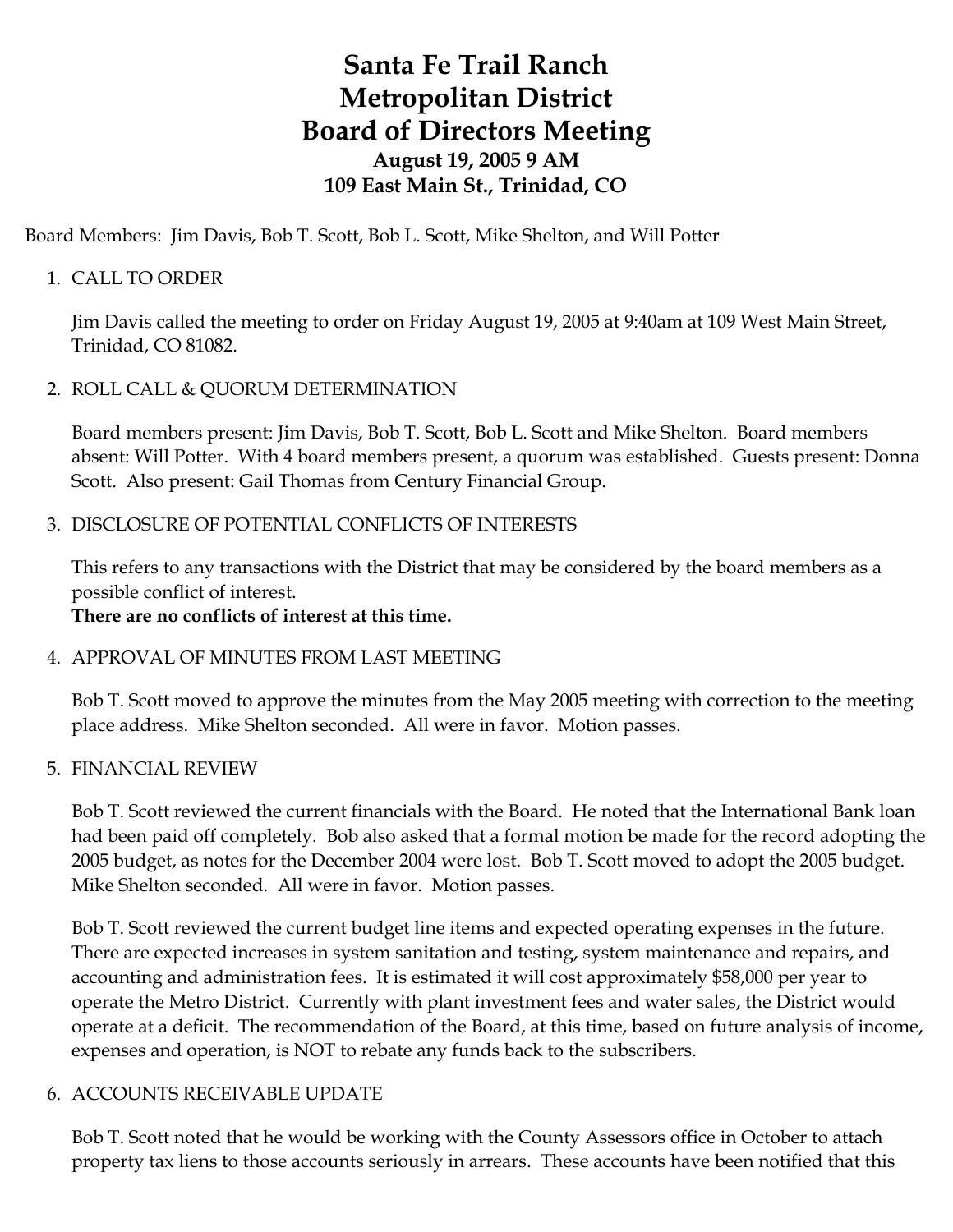action will be taken if their accounts are not brought current.

One member has put a request before the Board asking that 3 years of finance charges and late fees be dismissed from his account provided that he gets his accounts current. It was the consensus of the Board to notify this member stating that there is no avenue for the Board to take to satisfy his request.

# 7. WELL DRILLING

Jim Davis noted that two requests have been received regarding well drilling. A letter from State addressing one of the water well application sited the landowner must get authorization from the District before they would proceed on approving the application. Because this landowner would be able to receive water from the District, the application could be denied. Jim Davis will contact the State Engineer and get clarification on the wording of the letter before making a decision on this issue.

# 8. OTHER BUSINESS

- A. Water Consumption- Bob T. Scott reviewed water usage for 2005 including water purchased from the City; water sold to subscribers, tank levels and known water leaks. Bob would like to see tighter controls over water usage and loses. He suggested installing hour meters at strategic locales and sealing bleeder pipes below ground. Bob L. Scott can do the hour meter installation and suggested using expanding foam insulation around bleeder pipes.
- B. Maintenance & Repair Policy/Procedure- Bob L. Scott is currently working on this.
- C. Fuel Reimbursements- Bob L. Scott moved that the District would reimburse board members for allowable expenses incurred while conducting Metro business upon receipt of the appropriate documentation. Mike Shelton seconded. Three votes in favor, one abstention. Motion passes by majority.
- D. City Water Tap Contract- Jim Davis attended the City Council meeting to request an extension to the current City water contract. There is currently a moratorium on new water taps and this could be a conflict with the extension. Gene Duran, the City's attorney, will review the contract and update the City and the Metro District.

Members who wish to connect to the water system should consider purchasing taps before the end of the current contract (2008) because taps may not be available at that time if the City moratorium is still in effect.

E. Regular Board Meeting Schedule - Bob T. Scott moved to hold regular board meetings three times per year. The meetings would be held in April, August and December with specific dates to be determined later. Bob L. Scott seconded. All were in favor. Motion passes.

Bob T. Scott also noted that he would like to see the Metro District report annually to the SFTR POA at the membership meeting instead of the monthly POA Board meetings. A majority of the District Board members felt was important to keep communication open through out the year and reporting at the POA Board meeting was a "good neighbor" policy. The Metro District will continue to attend the SFTR POA Board meetings.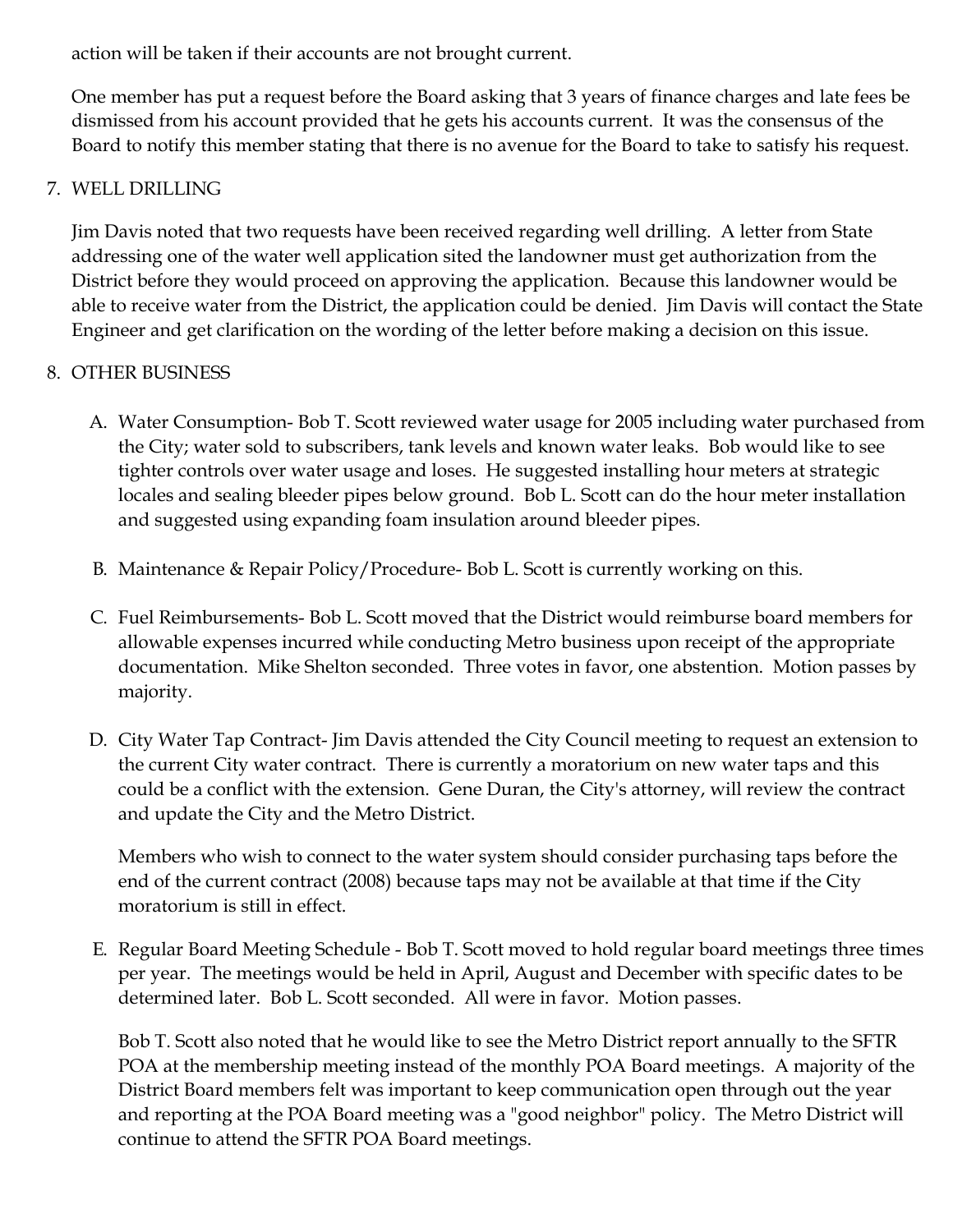F. Fire Department- The Fisher's Peak Fire Department was given keys to access the SFTR water. A majority of the Metro District Board members would like to a written policy between the District and the Fire Department. Jim Davis will attend the next Fire Department meeting to discuss putting together a protocol and written policy on water issues.

### 9. ADJOURNMENT

Bob T. Scott moved for adjournment at 12:40 pm. All were in favor. Motion passes.

Minutes submitted for review and approval at the next Board meeting by R. T. Scott, Treasurer.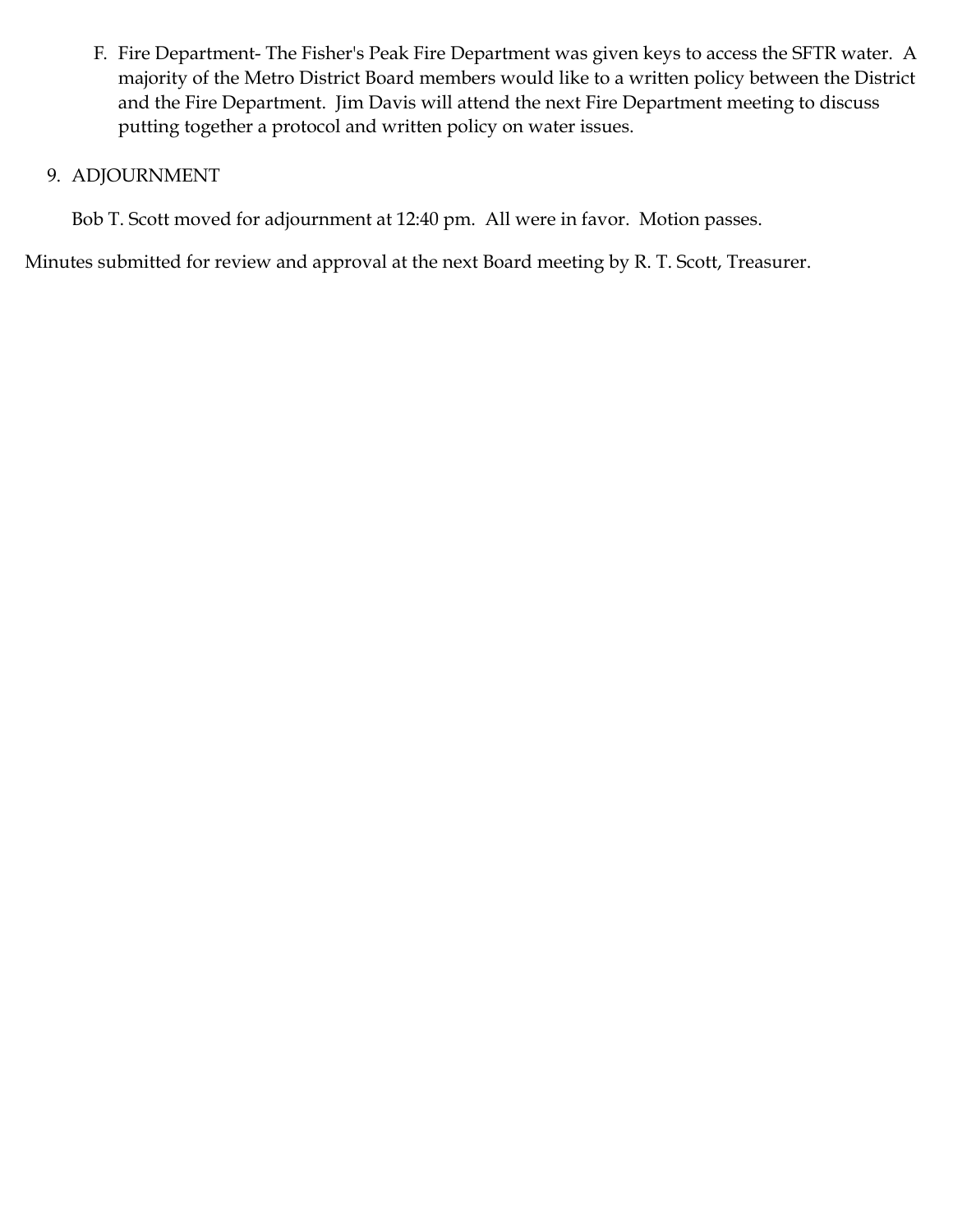# **Santa Fe Trail Ranch Metropolitan District Board of Directors Meeting Monday, November 7, 2005**

# *Minutes - DRAFT*

Board Members: Jim Davis, Bob T. Scott, Bob L. Scott, Mike Shelton, and Will Potter

# I. CALL TO ORDER

Jim Davis called the meeting to order at 9:00am at 109 West Main Street, Trinidad, CO 81082.

### II. ROLL CALL & QUORUM DETERMINATION

Board members present: Jim Davis, Bob T. Scott, Bob L. Scott and Mike Shelton. Board members absent: Will Potter. With 4 board members present, a quorum was established. Guests present: Rick Kinder and Tom Stephens.

### III. APPOINTMENT OF BOARD MEMBER

Bob T. Scott moved approve Will Potter's resignation. Mike Shelton seconded. All were in favor. Motion passes.

Notice of the vacancy was posted and one letter of interest was received from Rick Kinder. Bob L. Scott moved to appoint Rick Kinder to the Metro Board to complete Will Potter's term. Mike Shelton seconded. All were in favor. Motion passes.

Mike Shelton has accepted the office of Secretary vacated by Will Potter.

# IV. APPROVAL OF MINUTES FROM LAST MEETING

It was the consensus of the Board to approve the minutes from the August 2005 meeting.

### V. FINANCIAL REVIEW & 2006 BUDGET

Bob T. Scott reviewed the current financials with the Board. He will also finalize the 2006 budget numbers and hold the budget public hearing in December.

### VI. ACCOUNTS RECEIVABLE UPDATE

42 liens have been filed with the Las Animas County Clerk's office. Copies of these recorded liens will be forwarded to the Assessors office for attachment to County tax bills.

### VII. PENDING BUSINESS

A. **Water Consumption** - Check valve installation at each tank was discussed to quantify water usage. To ensure reading accuracy the Board is considering reading all meters in Jan. 2006.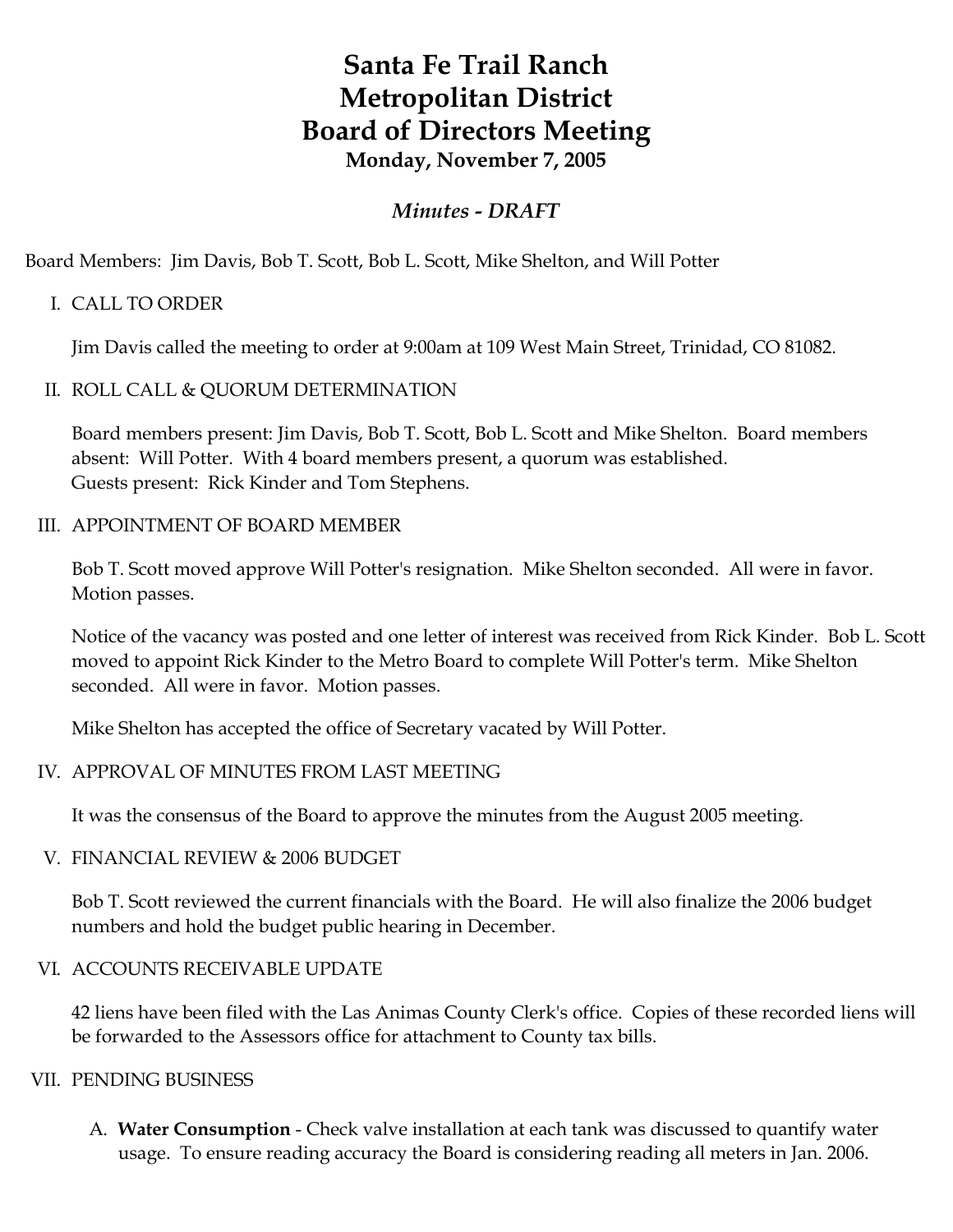Particulars will be discussed at the December meeting.

- B. **Maintenance & Repair Policy/Procedure** Bob L. Scott is currently working on this.
- C. **City Water Tap Contract** Gene Duran, the City's attorney, has been unable to review the current contract due to time constraints. When time permits he will review the contract and update the Board.

Members who wish to connect to the water system should consider purchasing taps before the end of the current contract (2008) because taps may not be available at that time if the City moratorium is still in effect.

D. **Fire Department** - Jim Davis attended the Oct. FPFPD meeting with the intent of putting a water policy in place, but there was no quorum of the Board at that meeting, so he will attend their November meeting to discuss this issue.

# VIII. NEW BUSINESS

- A. **Special District Elections** Elections are held in May of even numbered years. Two Board member terms are up. If more than two nominations are received, the District will coordinate with Las Animas County to proceed with the election.
- B. **Areas of System Responsibility** The following is a list of system operations and assignment of responsibility:
	- 1. Meter Pit applications from receipt to City submission- Bob T. Scott
	- 2. Meter Pit installation- Bob L. Scott
	- 3. System mechanical maintenance, modification, repair- Bob L. Scott
	- 4. State testing compliance & sanitization- Bob T. Scott
	- 5. Day-to-day system operations- Bob L. Scott, Bob T. Scott
	- 6. Key control- Bob L. Scott, Bob T. Scott
	- 7. Electrical system maintenance, modification and repair- Bob L. Scott
- C. **Bill Paying Procedures** The Board discussed setting up procedures to ensure validity of invoices received at the business office. It was decided that each invoice would need some sort of signed purchase order or other approval from a Board member before check will be issued for payment. Procedures will be finalized at the December meeting.
- IX. ADJOURNMENT Mike Shelton moved for adjournment at 11:30 am. All were in favor. Motion passes. Date of the next regular Board meeting to be determined later.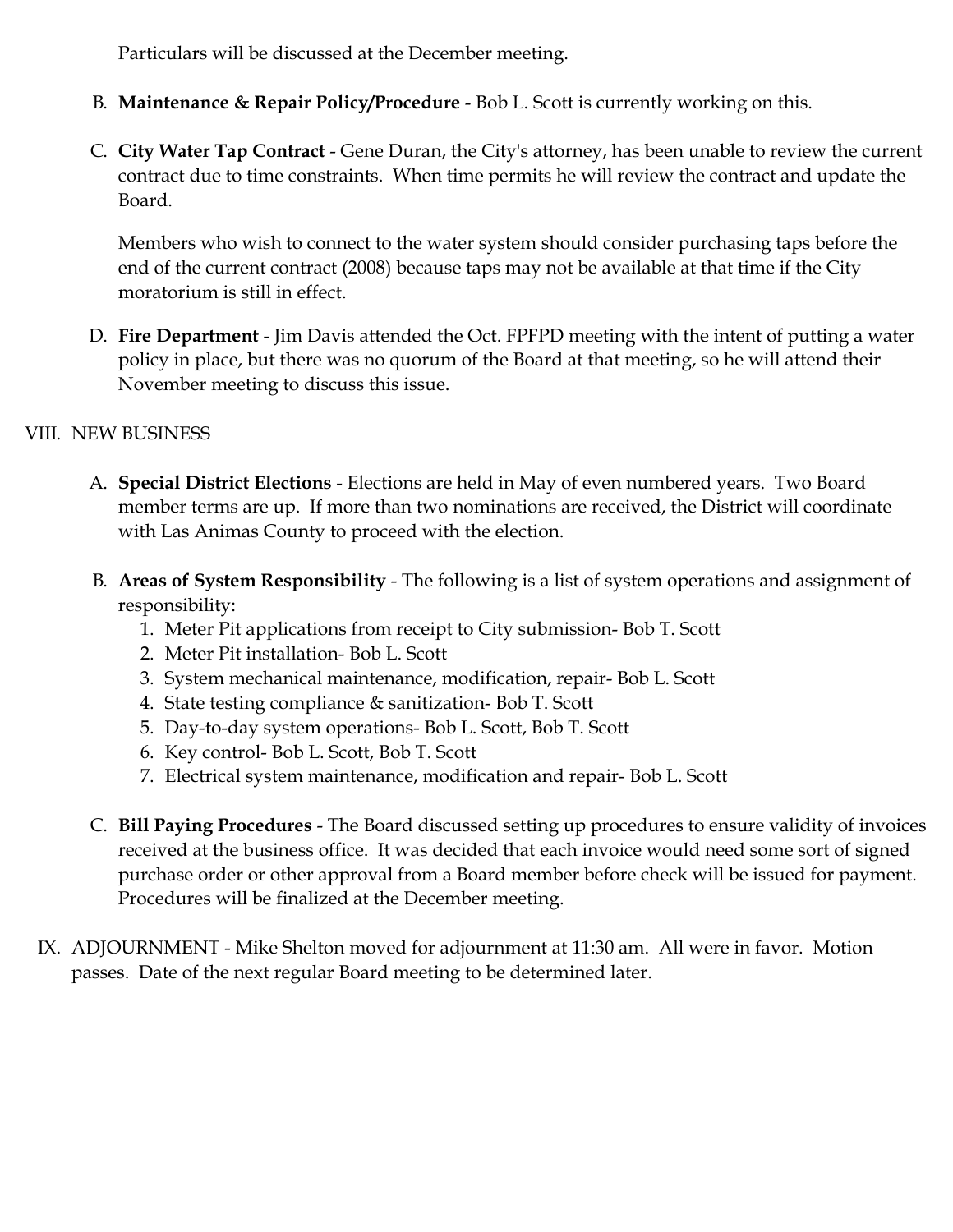# **NOTICE OF BUDGET 2006 PUBLIC HEARING SFTR METRO DISTRICT BOARD OF DIRECTORS MEETING 109 W. MAIN ST. TRINIDAD, CO. December 30, 2005**

Board Members: Jim Davis, Robert T. Scott, Robert L. Scott, Mike Shelton, Rick Kinder

# **Minutes**

- 1. CALL TO ORDER-Jim Davis called the meeting to order at 9:00 am.
- 2. PROOF OF NOTICE Yes
- 3. INTRODUCTION AND ROLL CALL- Board members present: Jim Davis, Bob T. Scott, and Bob L. Scott. Board members absent: Mike Shelton and Rick Kinder. Also present: Nancy Allred and Gail Thomas.
- 4. DETERMINATION OF A QUORUM Yes
- 5. SECRETARY'S REPORT

Approval of the Minutes from the Previous Meeting - Robert T. Scott moved to approve the minutes from the last meeting. Robert L. Scott seconded. All were in favor. Motion passes.

6. TREASURER'S REPORT

Approval of Monthly Financials-Bob T. Scott moved to approve the financial reports. Bob L. Scott seconded. All were in favor. Motion passes.

7. APPROVAL OF 2006 BUDGET - The public hearing was opened at 9:20 am. No public input on the 2006 budget. Bob T. Scott moved to approve the 2006 budget. Bob L. Scott seconded. All were in favor. Motion passes. Bob T. Scott will get the required paperwork to DOLA before the deadline of Jan. 31, 2006. The public hearing was closed at 9:30 am.

### 8. OTHER

- 1. Jim Davis will prepare May 2006 election information and have ready for the next Board meeting. There will be three board positions open at that time (Bob T, Jim, Rick)
- 2. Last year the POA turned over the San Isabel rebate check to the Metro District. However in reviewing the known contracts, this may not be money that belongs to the Metro District. The Board will review these contracts and do more research with San Isabel to determine ownership of theses rebates.
- 3. Jim Davis talked with Gene Duran regarding the possible extension of the City water contract. Mr. Duran will research this issue and report back to Jim as information becomes available.